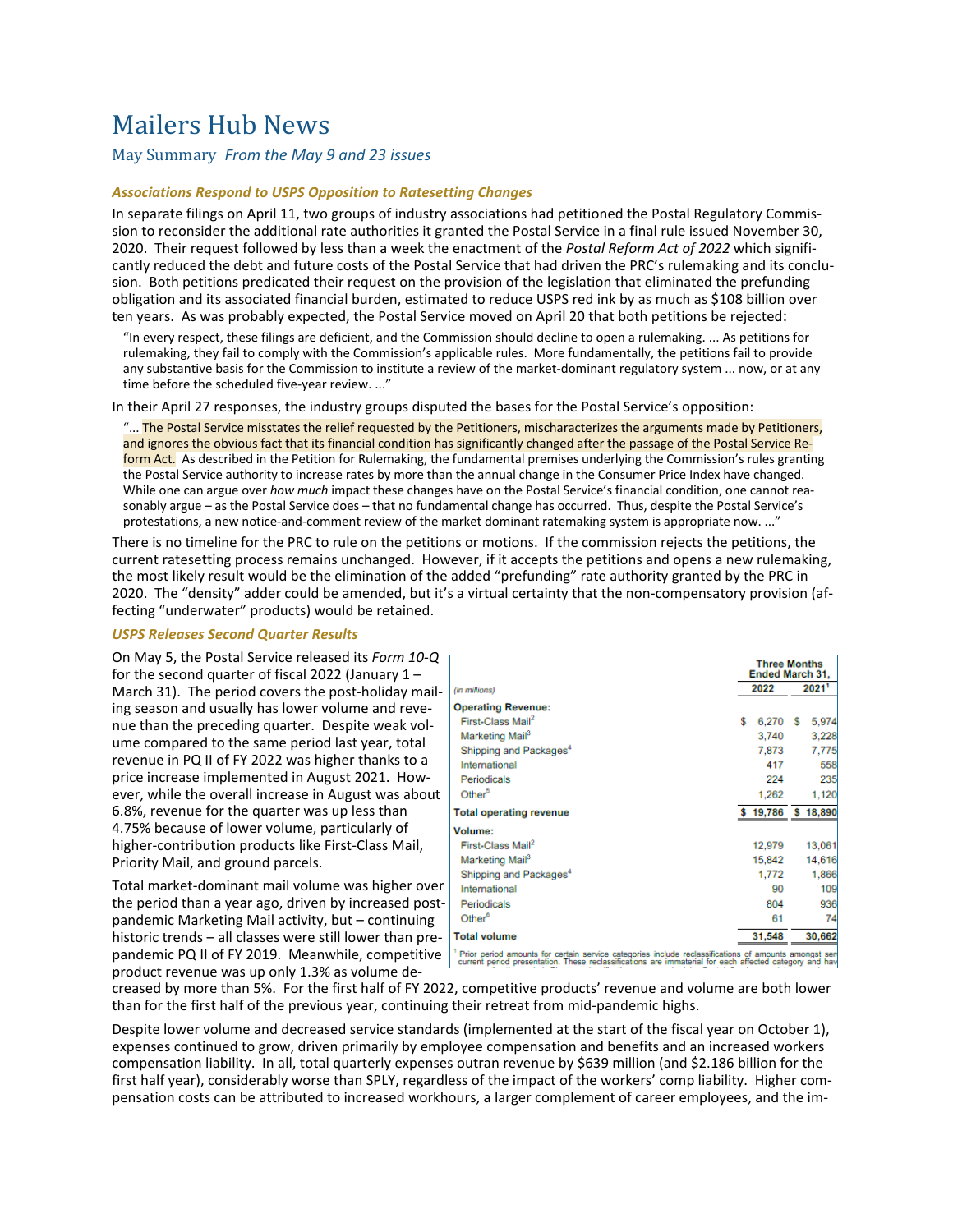pact of generous wage increases agreed to by the USPS in contracts with its craft labor unions. Overall transportation costs were basically flat, though highway costs grew and air costs decreased as lowered service performance goals enabled a shift to slower ground transportation.

# **PRC** Issues Financial Analysis of the USPS

On May 18, the Postal Regulatory Commission released its *Financial Analysis of United States Postal Service Financial Results and 10-K Statement* for fiscal 2021 (October 2020 through September 2021). The document was formerly part of the *Annual Compliance Determination*, issued no later than March 31, but in recent years has been released later as a separate report. The 113-page analysis is comprehensive and detailed, with dozens of charts illustrating a variety of financial conditions, including USPS revenue and costs. The PRC summarized the agency's financial position at the end of FY 2021:

• The Postal Service's total net loss was \$4.9 billion.

- o The net deficit was \$75.7 billion, consisting of an accumulated deficit of \$88.8 billion offset by capital contributions of \$13.1 billion. The net deficiency is \$5 billion less than in FY 2020, primarily as the result of the \$10 billion capital contribution in the Coronavirus Aid, Relief, and Economic Security (CARES) Act.
- The Postal Service's cash and cash equivalents total, excluding restricted cash, was \$23.9 billion, an increase of \$9.6 billion.
- o Remaining available borrowing authority from the PAEA-mandated debt ceiling of \$15 billion was \$4 billion, an increase of \$3 billion.
- o The cash ratio, which measures the amount of cash, cash equivalents, or short-term investments available to cover current liabilities, was 0.28, an increase of 0.09 compared to the prior year. The FY 2021 cash ratio was also higher than the 10-year average of 0.15.
- The Postal Service's operating revenue was \$77 billion, which was \$3.9 billion higher than the previous year.
	- o Pandemic-induced e-commerce led to \$3.6 billion or 11.8% more Competitive product revenue, but the growth slowed during the second half of the year.
	- $\circ$  In FY 2021, revenue from Competitive products exceeded First-Class Mail revenue.
	- $\circ$  Market Dominant revenue decreased by \$97 million in FY 2021, a substantially smaller decrease than FY 2020, as the economy recovered and USPS Marketing Mail volume increased during the second half of the year.
- Net operating expenses stood at \$79.6 billion, which were \$3 billion greater in FY 2021 than the prior year, and \$3.2 billion more than the Integrated Financial Plan.
	- $\circ$  Increased expenses for compensation (3.6%) and transportation (9.5%) were driven by pandemic-related increases in more labor-intensive package shipping, disruptions in air and highway transportation, and enhanced safety measures.
- Personnel-related expenses made up 75.7% of total expenses.
	- o Overtime hours increased by 23 million compared to FY 2020, and total workhours increased by 1.4%, the highest rate in the past five years.
	- o Total postal employees increased by a net of 9,000. Over the past decade (FY 2012-FY 2021), the Postal Service has reduced its full-time and part-time workforce by approximately 12,000 employees and added approximately 36,000 non-career employees.

### **Excluded Mail Continues to Reduce Volume "In Measurement"**

Despite its generalized service performance claims, the volume of market-dominant mail that is excluded from the Postal Service's measurement process continues to justify questions about whether those claims are representative. Because the USPS measurement process relies on pieces bearing an intelligent mail barcode, documentation from mail preparers, and processing over automated equipment, any mail not meeting one of those basic requirements reduces the volume of mail potentially eligible for measurement, even before other reasons for exclusion apply.

The latest data filed with the Postal Regulatory Commission by the USPS are for its second fiscal quarter (January 1 – March 31, 2022). According to the PQ II *Revenue, Pieces, and Weight* report, the total mailpiece volume of Presorted First-Class Mail was 9,552,094,920; the total volume of Marketing Mail letters was 12,843,624,237; and the total volume of Periodicals was 803,828,462.

According to the PQ II *Quarterly Result Aggregation for Presort First-Class Letters/Postcards*, 5,535,528,933 pieces - about 58% of total volume - were "in measurement." The remaining 42% - over four billion pieces - were excluded from measurement because they fell into one of the fifteen categories of exclusion used by the USPS; see the chart below. About three-fourths of total excluded volume – roughly 2.7 billion pieces – were not counted because of the "long haul" and "no start-the-clock" exclusions. (The USPS has recently announced changes to reduce the volume of "long haul" exclusions.)

By definition, therefore, pieces lacking an IMB, either one applied by the mailer or by the USPS, or that are not automation compatible, or that bypass automated processing, are not "seen" and, consequently, the duration of their movement through the mailstream is not measured. Aside from such pieces, yet more are excluded for one